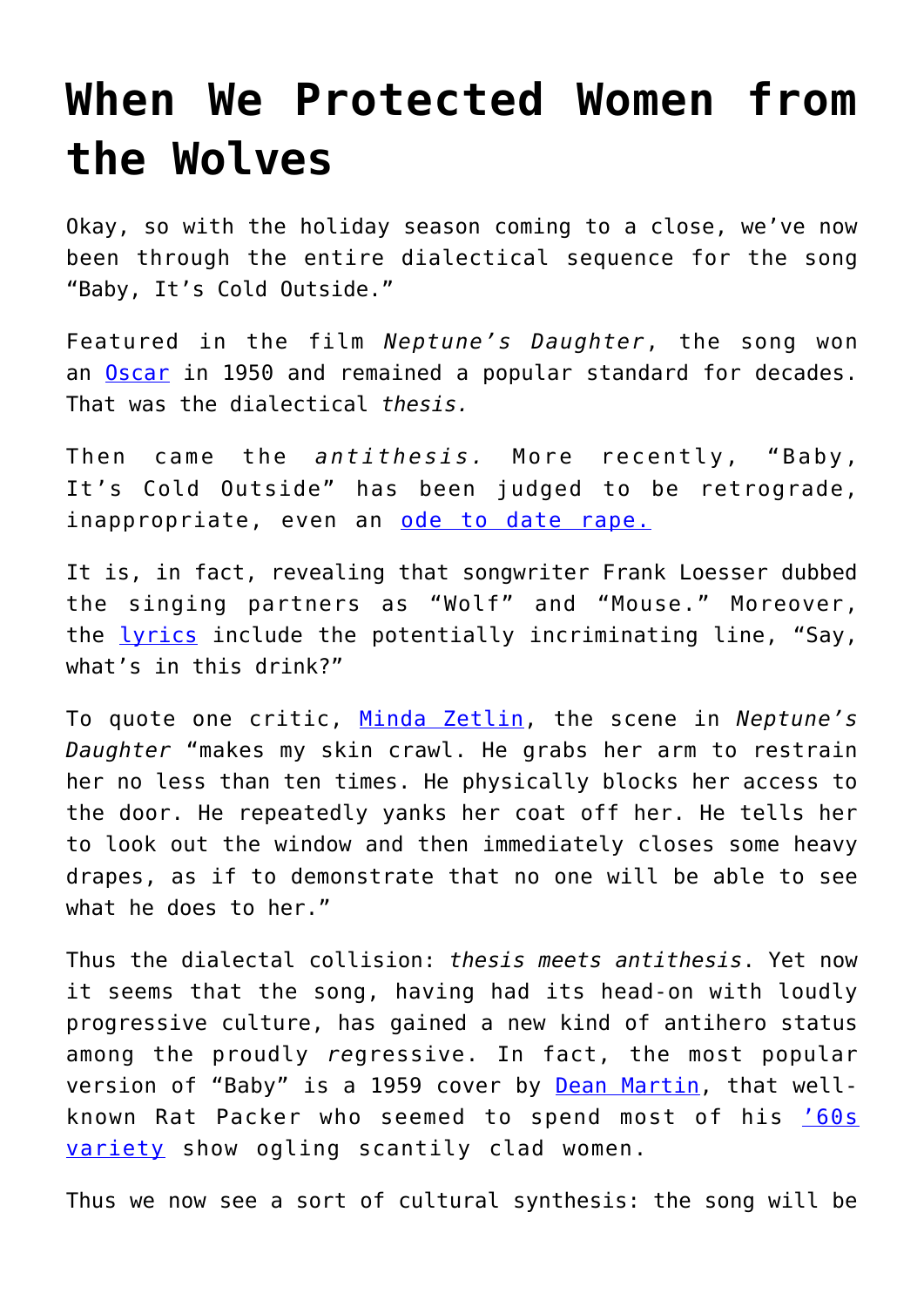duly scourged on politically correct campuses, and duly played in opposite precincts.

Yet if we step back, we can think of "Baby, It's Cold Outside" as merely a milestone in the long process that brought the culture to where it is today.

From time immemorial, it was understood that women, especially young women, needed to be shielded from the sexual predations of men. Camille Paglia, the radical/conservative cultural critic, has been arguing for decades that key institutions in society, often derided as "patriarchal"—from marriage to single-sex education to exemption from military service—were mostly the result of a desire to *protect* women, not to pinion them.

Not surprisingly, legends and parables reinforced this cultural wisdom. For instance, there's Little Red Riding Hood. After many centuries of telling and retelling, the origins of the story are obscure. Yet it doesn't take a Freudian genius to see that there could be more than one meaning to the scene in which Red Riding Hood is tempted into bed with the Big Bad Wolf.

The fact that the story has a happy ending doesn't mitigate its cautionary nature. (Interestingly, a pop song from the '60s, ["Little Red Riding Hood,"](https://www.youtube.com/watch?v=_FA85RO89HA) includes lyrics that restate the warning message: "What full lips you have/ They're sure to lure someone bad.")

With these dangers in mind, societies all over the world came up with rituals of courtship, aimed at circumscribing—if not proscribing altogether—impulsive romantic love. The bottom line was that parents, matchmakers, chaperones, clergy, and community were involved. Were these social systems confining to women? Perhaps. But they were also confining to *men*. Suppression was also protection. The overriding goal was for a vulnerable woman *not* to end up in the lair of a wolf.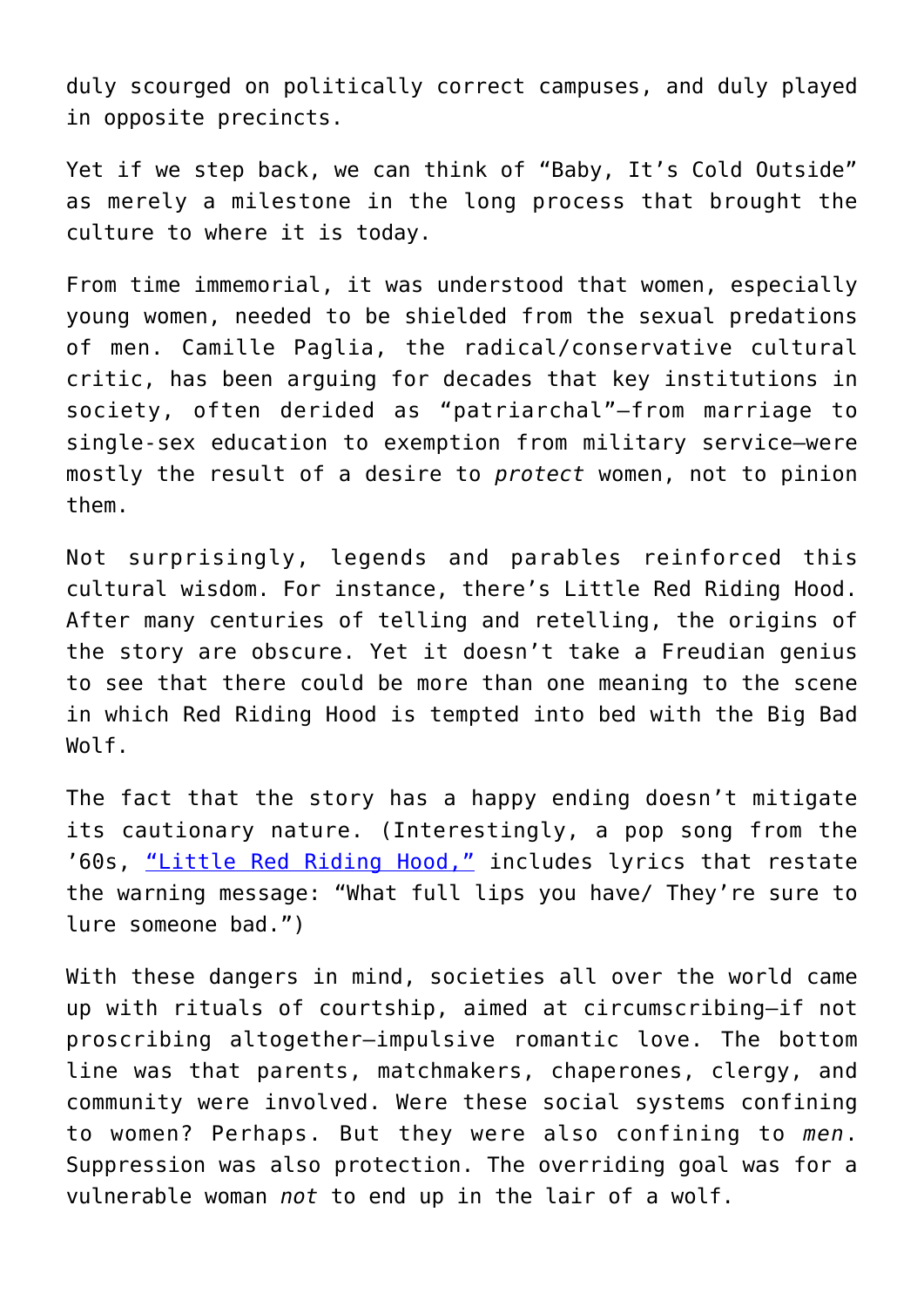Then came modernity, when most of the guardrails were trampled. Or, as Marx said of modern times, "All that is solid melts into air."

We might think of this change, beginning in Europe in the 18th century, as the Great Unleashing, when young people left the farm and mostly ended up in mills and factories, there to meet a new kind of fate.

In 1731, the English artist William Hogarth issued his own form of warning. *[A Harlot's Progress](https://en.wikipedia.org/wiki/A_Harlot)* consists of six engravings showing the descent of a young woman, from innocence to prostitution to death at age 23. Four years later, Hogarth published a companion set of warnings to men, *[A](http://www.artoftheprint.com/artistpages/hogarth_william_arakesprogresscompletesetofeight.htm) [Rake's Progress](http://www.artoftheprint.com/artistpages/hogarth_william_arakesprogresscompletesetofeight.htm)*[.](http://www.artoftheprint.com/artistpages/hogarth_william_arakesprogresscompletesetofeight.htm)

Two centuries later, on this side of the Atlantic, several novels by Theodore Dreiser also described the new times. Perhaps Dreiser's most famous work, *An American Tragedy* (1925), began with a look back at the old ways, shaped by family and faith. Describing a stern matriarch, Dreiser writes, "The mother alone stood out as having that force and determination which, however blind or erroneous, makes for self-preservation." And then the family sings a hymn: "The love of Jesus saves me whole/ The love of God my steps control."

The sorrowful message of the book, of course, is that once those restraining strings are untuned—as when boys and girls end up on their own in the big city—then hark, what discord comes. (The novel was made into a Hollywood movie twice, once in [1931](https://www.imdb.com/title/tt0021607/?ref_=nv_sr_2) and again in [1951](https://www.imdb.com/title/tt0043924/?ref_=nv_sr_1)-the second starring Elizabeth Taylor.)

In this modern vein, it's interesting to note that while "Baby, It's Cold Outside" is closely associated with the Christmas holiday, there's no mention of Christmas, or any holiday, in the lyrics. In these secular times, it seems,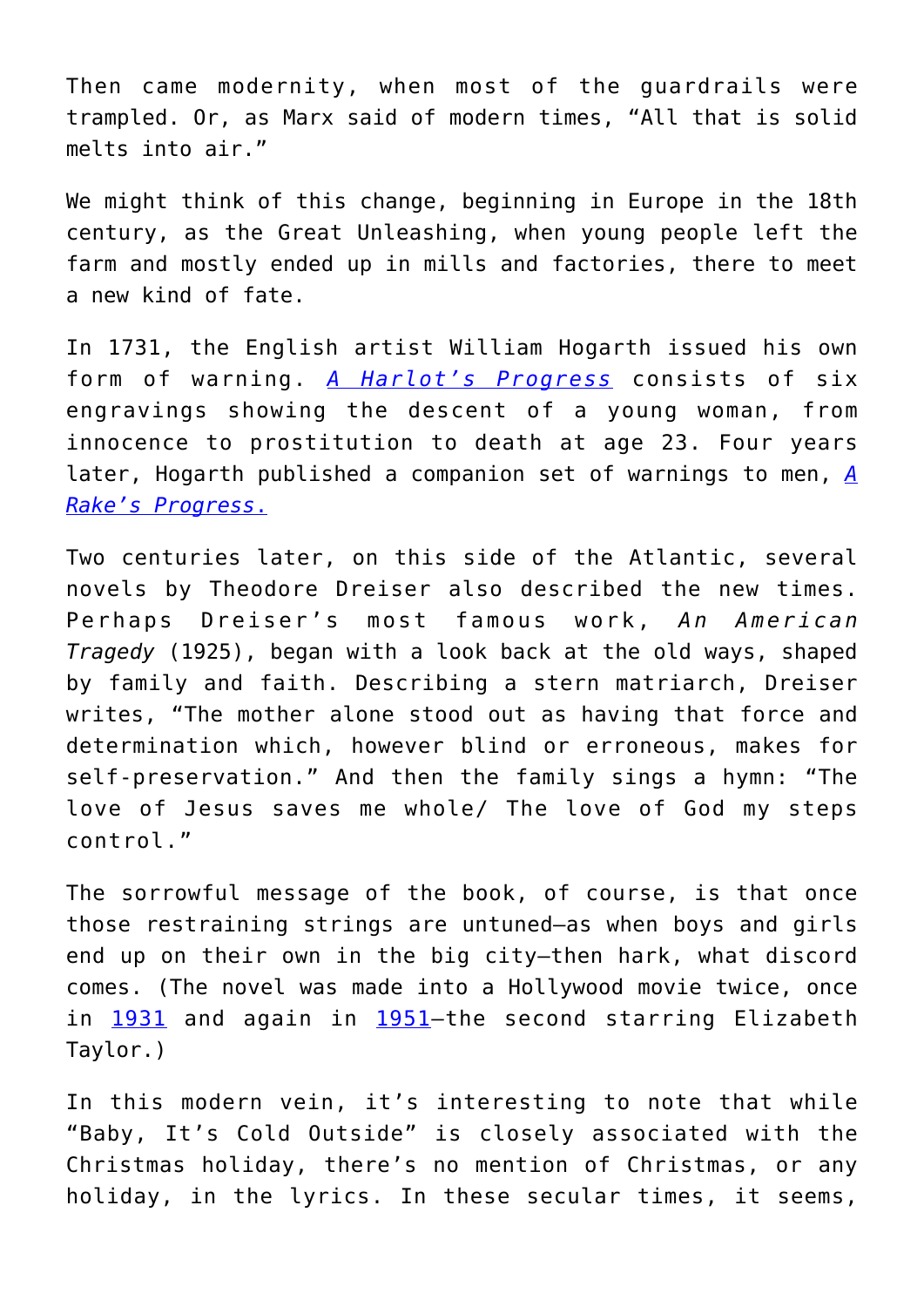"Christmas" is little different from "winter."

In the '50s, '60s, and '70s, the Great Unleashing gained momentum. Indeed, "Baby It's Cold Outside" was sometimes interpreted as [a song of women's liberation](https://variety.com/2018/music/news/baby-its-cold-outside-song-war-1203080834/), a lyric of empowerment—she being free to make her own choices.

Yet as Dreiser would have predicted, some of those choices were mistakes. Recently, *The New York Times* [published](https://www.nytimes.com/2018/11/12/style/andy-warhol-factory-history.html) an oral history of Andy Warhol's "Factory," a not-so-homey home for pretty vagabonds:

*One day a drug dealer came up. He shot up this girl, and she for some reason passed out. It was in the bathtub. She went under water. We thought she was dead. We panicked because she was not waking up. Finally someone said, "We should send her down the mail chute." We wrote little notes on her body and puts stamps on her forehead. Then we realized she wasn't dead. I don't think she would have fit in the mail chute. But we would have tried.*

That nameless girl, of course, was a daughter, and it seems reasonable to assert that society could have done a better job of protecting her—including, if at all possible, from her own careless impulses. That is, after all, a basic reason that civilization exists.

By the 1980s, sexually transmitted diseases had slowed the pace of the sexual revolution. Many feminists turned more conservative on at least some sexual matters, led by law professor-turned-anti-pornography crusader [Catharine](https://en.wikipedia.org/wiki/Catharine_MacKinnon) [MacKinnon.](https://en.wikipedia.org/wiki/Catharine_MacKinnon)

Today, we can draw a line from MacKinnon's neo-Victorianism to the #MeToo movement, and from there to the monologues of comedian Hannah Gadsby, avatar of a new kind of vengeful antihumor, perhaps better described as dire sermons against heterosexual men. (Some would say, to be sure, that many males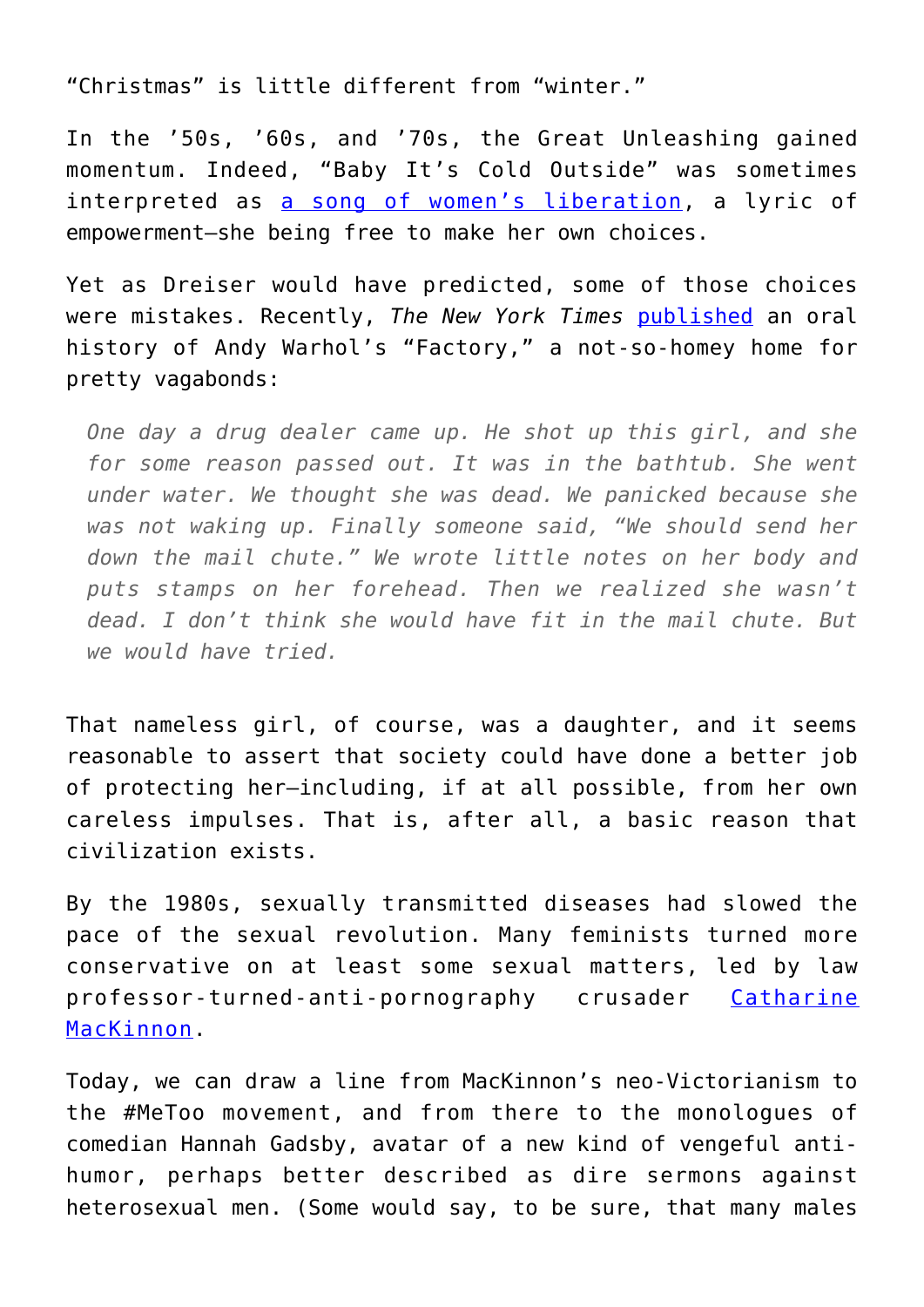have it coming—that scorn is the price to be paid for the wolfish life that many have chosen.)

So perhaps now is the right time to put "Baby, It's Cold Outside" in its most socially useful framework: it's a cautionary tale, right up there with *Little Red Riding Hood*, Hogarth, and Dreiser. Sure, the song is fun and sexy, yet it describes a path that most young women probably don't wish to be on—at least not in retrospect. And almost certainly, few actively wish that path for their daughters or other female relatives.

Some will insist, of course, that prudential safeguards—whether as matters of law or just custom—are inhibiting, even stifling. Others will say there's something dubious about those who dwell too much on the dangers that might befall others. Still others will say that to focus on the harm done to unlucky individuals is to "blame the victim."

Even so, cautionary tales are valuable because, after all, caution is valuable. Society can and should do its part to serve and protect, yet there's no substitute for informed common sense. Oh, and let's not forget: common sense and virtue are good for men as well.

So sure, people will continue to listen to "Baby, It's Cold Outside." Yet at the same time, they should realize that it can be perilous inside.

That's a good synthesis of hard-earned wisdom for the holiday season—and any other.